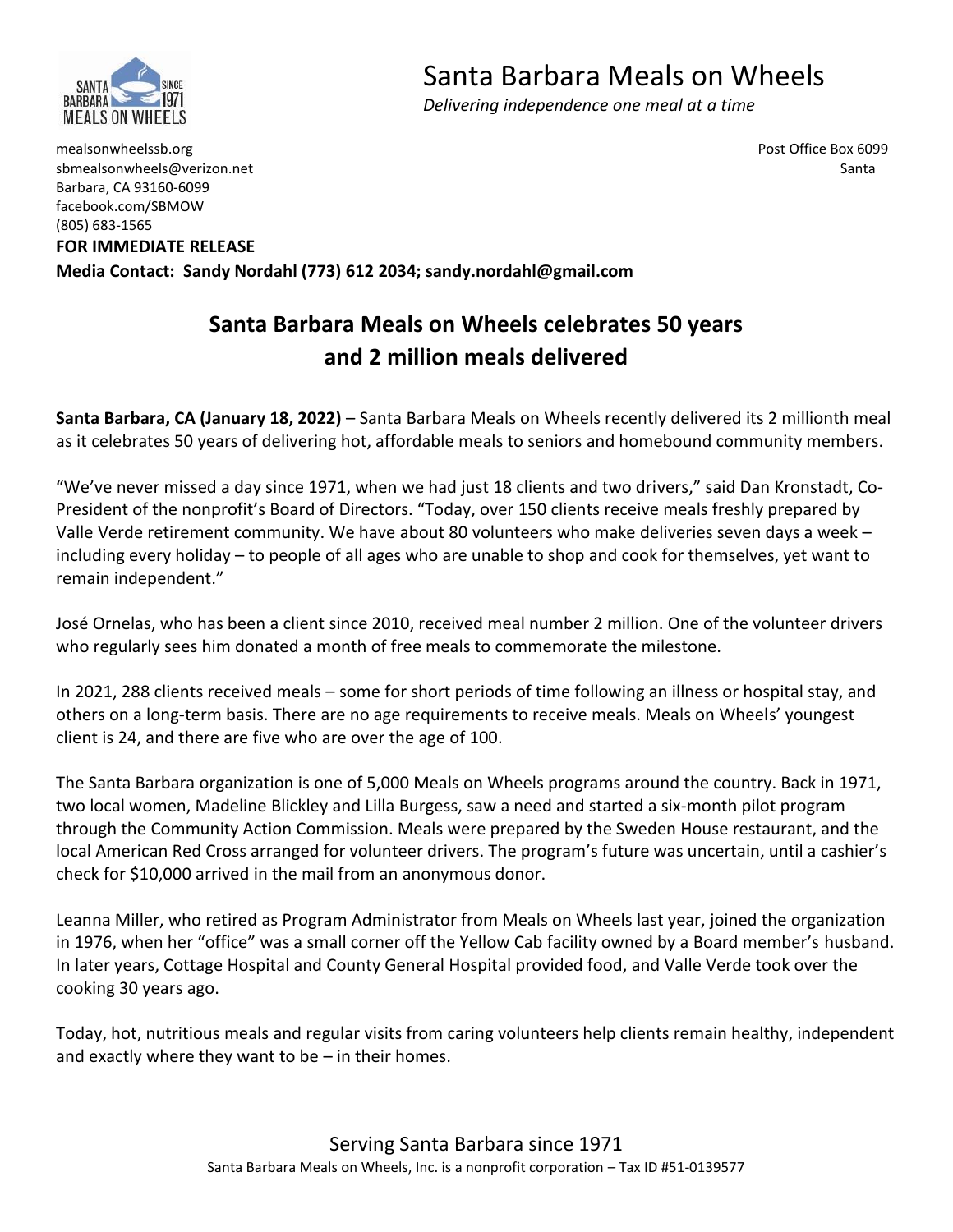

## Santa Barbara Meals on Wheels

 *Delivering independence one meal at a time*

mealsonwheelssb.org Post Office Box 6099 sbmealsonwheels@verizon.net Santa Barbara, CA 93160-6099 facebook.com/SBMOW (805) 683-1565

While everyone anticipates the arrival of a meal at mid-day, many clients also look forward to the friendly faces of drivers – or at least the smiling eyes above a mask. When circumstances are safe, a short visit means a lot to clients who don't often have visitors. "Through the years, drivers have intervened countless times when they saw that clients were deeply lonely, or needed medical attention, mental health support or adult protective services," said Kay Castagnola, Volunteer Driver Coordinator. "Our volunteers become the eyes and ears for family members who live out of the area."

With the arrival of COVID-19, Meals on Wheels refined its procedures to meet new health and safety guidelines and temporarily lost many drivers when the virus surged. "But the volunteers who stayed really stepped up, even recruiting new drivers, and we never missed a day," Castagnola said.

Each meal, which includes a main course, two side dishes, soup, salad or fresh fruit, dessert and milk, costs no more than \$4.75, and if a client has special circumstances, that's taken into consideration. There are vegetarian menus, and special meals available for clients who have diabetes or specific dietary requirements, or require chopped or pureed food. A registered dietitian works closely with the staff at Valle Verde to make sure the food meets strict standards for preparation and quality. Delivery plans are flexible – some clients receive a meal only a few days a week while others have daily deliveries.

Thanks to local support and volunteer drivers, Meals on Wheels keeps the price of a delivered meal affordable – about 25 percent less than the actual food cost and 50 percent less than the total cost associated with a prepared meal.

"We receive no federal funding, and instead rely on grants and donations from individuals, foundations and Santa Barbara County," said Board Co-President Scott Reid. "With only two part-time employees, we lean heavily on our volunteers. Some came to us through organizations like the Rotary Club and Alpha Resource Center, but most are individuals who make deliveries on their own or with a spouse or family member. In fact, we have five families who have weekend routes and involve their teenage children."

Mary Orr, who covers two weekly routes and was the Board President several times, is currently the longestserving volunteer, with nearly 26 years of service. Angela Creaven, who also began volunteering in 1994, just retired from service.

Jan Jezek, a 20-year Meals on Wheels volunteer, is now a client. He and his wife, Hi-Ja Kim, sometimes receive meals from the volunteers Jezek once worked alongside. "I admire that they are still working with open hearts," he said. "It was a pleasure to be part of an excellent organization with so many nice people."

To learn more about receiving meals, becoming a volunteer or making a donation to Santa Barbara Meals on Wheels, call (805) 683-1565 or visit [www.mealsonwheelssb.org.](http://www.mealsonwheelssb.org/)